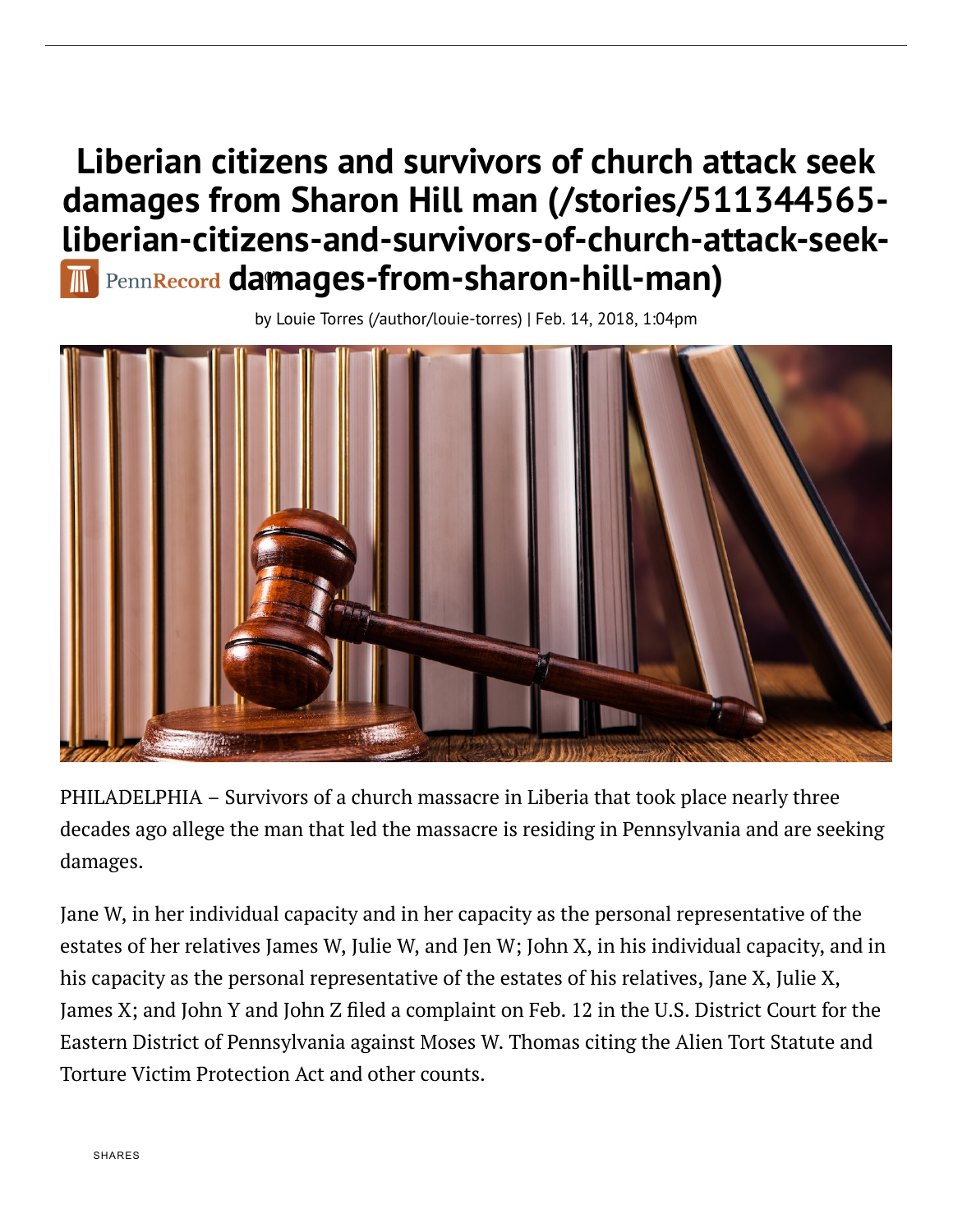According to the complaint, the plaintiffs are direct survivors of the St. Peter's Lutheran Church massacre that occurred in 1990 in Monrovia, Liberia. The plaintiffs still reside in Liberia, the suit states.

"The church was a designated Red Cross humanitarian aid center sheltering civilians displaced from the growing violence in Liberia's countryside and in the capital city of Monrovia," the suit states.

According to the complaint, the defendant was a colonel and head of a specialized branch of the government's Armed Forces of Liberia.

"At Thomas's command, these armed forces surrounded the Lutheran Church and, over the course of several hours, indiscriminately shot or hacked to death approximately 600 sleeping civilian men, women and children taking refuge there. The Lutheran Church Massacre was part of a larger campaign of violence against the Mano and Gio ethnic groups by the AFL. Plaintiffs, who survived the Lutheran Church Massacre by hiding under piles of dead bodies, witnessed the slaughter of hundreds of civilians, including their own family members," the suit states.

The suit states he currently resides in Sharon Hill after immigrating to the United States.

"Plaintiffs institute this action against Thomas seeking compensatory and punitive damages for torts in violation of international and domestic law, and seek damages for extrajudicial killing and attempted extrajudicial killing; torture; cruel, inhuman, degrading treatment or punishment; war crimes; and crimes against humanity," the suit states.

The plaintiffs request a trial by jury and seek compensatory damages, punitive and exemplary damages, court costs and any further relief the court grants. They are represented by Nushin Sarkarati, Carmen Cheung and Kathy Roberts of Center for Justice and Accountability in San Francisco; Laurence S. Shtasel and James T. Giles of Blank Rome LLP in Philadelphia; and Catherine Amirfar, Matthew E. Fishbein and Sonia R. Farber of Debevoise & Plimpton LLP in New York.

U.S. District Court for the Eastern District of Pennsylvania Case number 2:18-cv-00569-PBT

Want to get notified whenever we write about U.S. District Court For The Eastern District Of Pennsylvania ?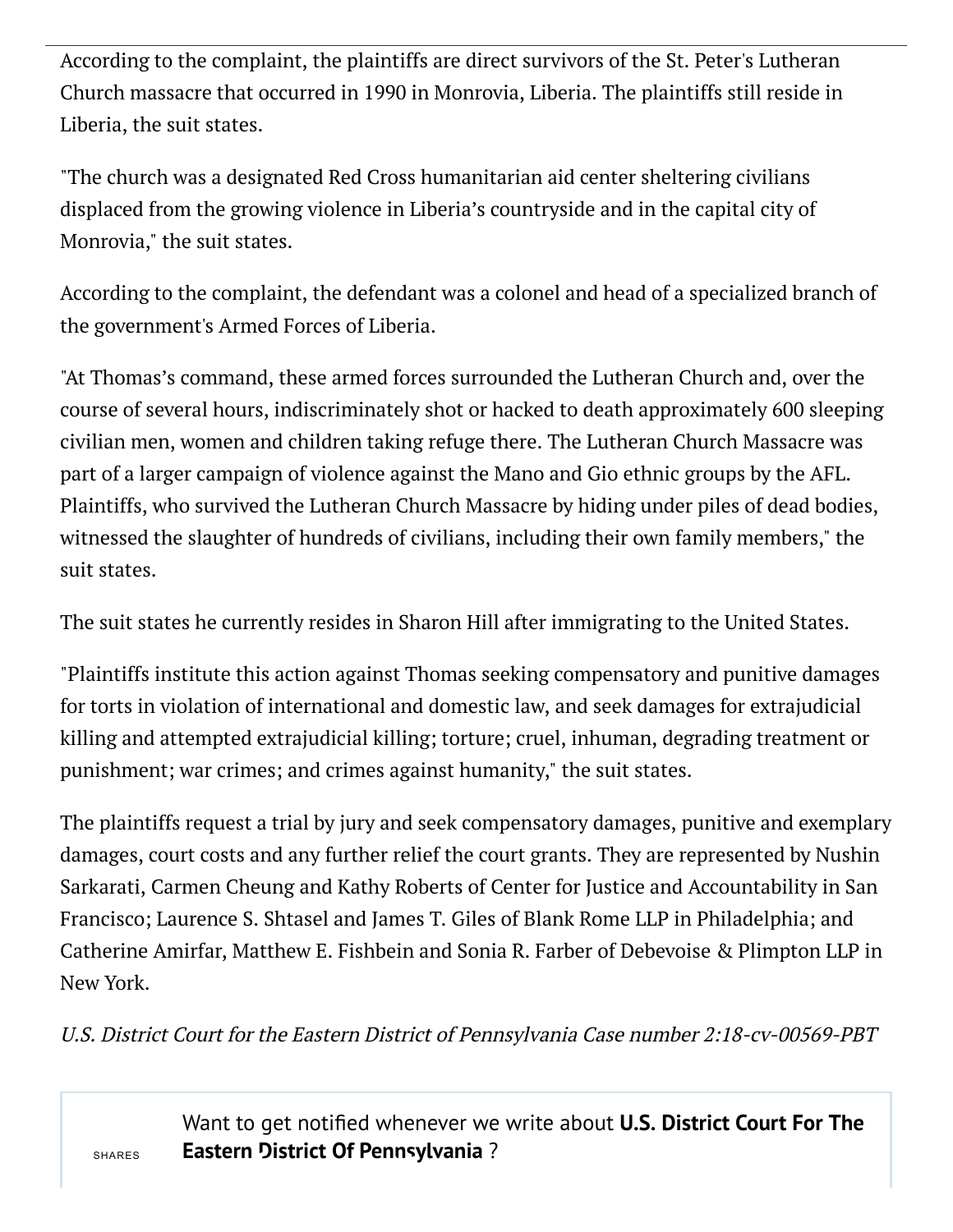Next time we write about U.S. District Court for the Eastern District of Pennsylvania, we'll email you a link to the story. You may edit your settings or unsubscribe at any time.

#### Organizations in this Story

U.S. District Court for the Eastern District of Pennsylvania [\(/organizations/645092774-u-s-district-court-for-the](https://pennrecord.com/organizations/645092774-u-s-district-court-for-the-eastern-district-of-pennsylvania/stories)eastern-district-of-pennsylvania/stories)

#### More News



(/stories/511345787-student-files-class-action-against-temple-university-over-ranking-of-online-mba-program)

#### Feb 16, 2018

Student åles class action against Temple University over ranking of online MBA program (/stories/511345787-student[åles-class-action-against-temple-university-over-ranking-of-online-mba-program\)](https://pennrecord.com/stories/511345787-student-files-class-action-against-temple-university-over-ranking-of-online-mba-program)



(/stories/511345801-hatfield-woman-alleges-long-term-disability-benefits-were-unlawfully-terminated)

Feb 16, 2018

Hatfield woman alleges long-term disability benefits were unlawfully terminated (/stories/511345801-hatfield-womanalleges-long-term-disability-benefits-were-unlawfully-terminated)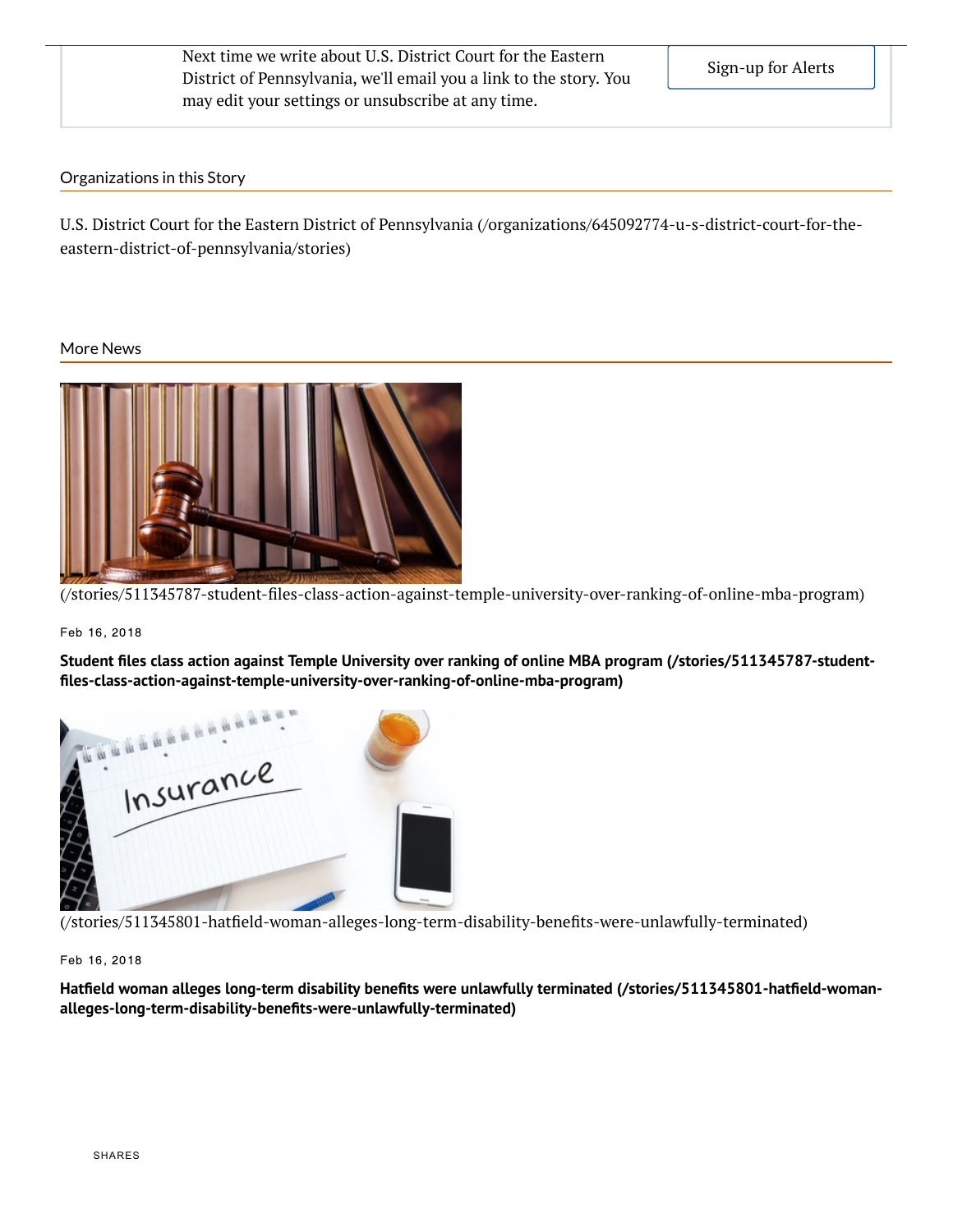

[\(/stories/511345792-us-bortek-llc-alleges-vermeer-mid-atlantic-failed-to-provide-reliable-equipment\)](https://pennrecord.com/stories/511345792-us-bortek-llc-alleges-vermeer-mid-atlantic-failed-to-provide-reliable-equipment)

Feb 16, 2018

US Bortek LLC alleges Vermeer Mid Atlantic failed to provide reliable equipment (/stories/511345792-us-bortek-llc[alleges-vermeer-mid-atlantic-failed-to-provide-reliable-equipment\)](https://pennrecord.com/stories/511345792-us-bortek-llc-alleges-vermeer-mid-atlantic-failed-to-provide-reliable-equipment)



[\(/stories/511345790-onsite-340b-alleges-340basics-breached-agreement-poached-employee\)](https://pennrecord.com/stories/511345790-onsite-340b-alleges-340basics-breached-agreement-poached-employee)

Feb 16, 2018

Onsite 340B alleges 340Basics breached agreement, 'poached' employee (/stories/511345790-onsite-340b-alleges-[340basics-breached-agreement-poached-employee\)](https://pennrecord.com/stories/511345790-onsite-340b-alleges-340basics-breached-agreement-poached-employee)



Feb 16, 2018

Woman alleges she was wrongfully terminated from position with Amerihealth Caritas (/stories/511345798-woman[alleges-she-was-wrongfully-terminated-from-position-with-amerihealth-caritas\)](https://pennrecord.com/stories/511345798-woman-alleges-she-was-wrongfully-terminated-from-position-with-amerihealth-caritas)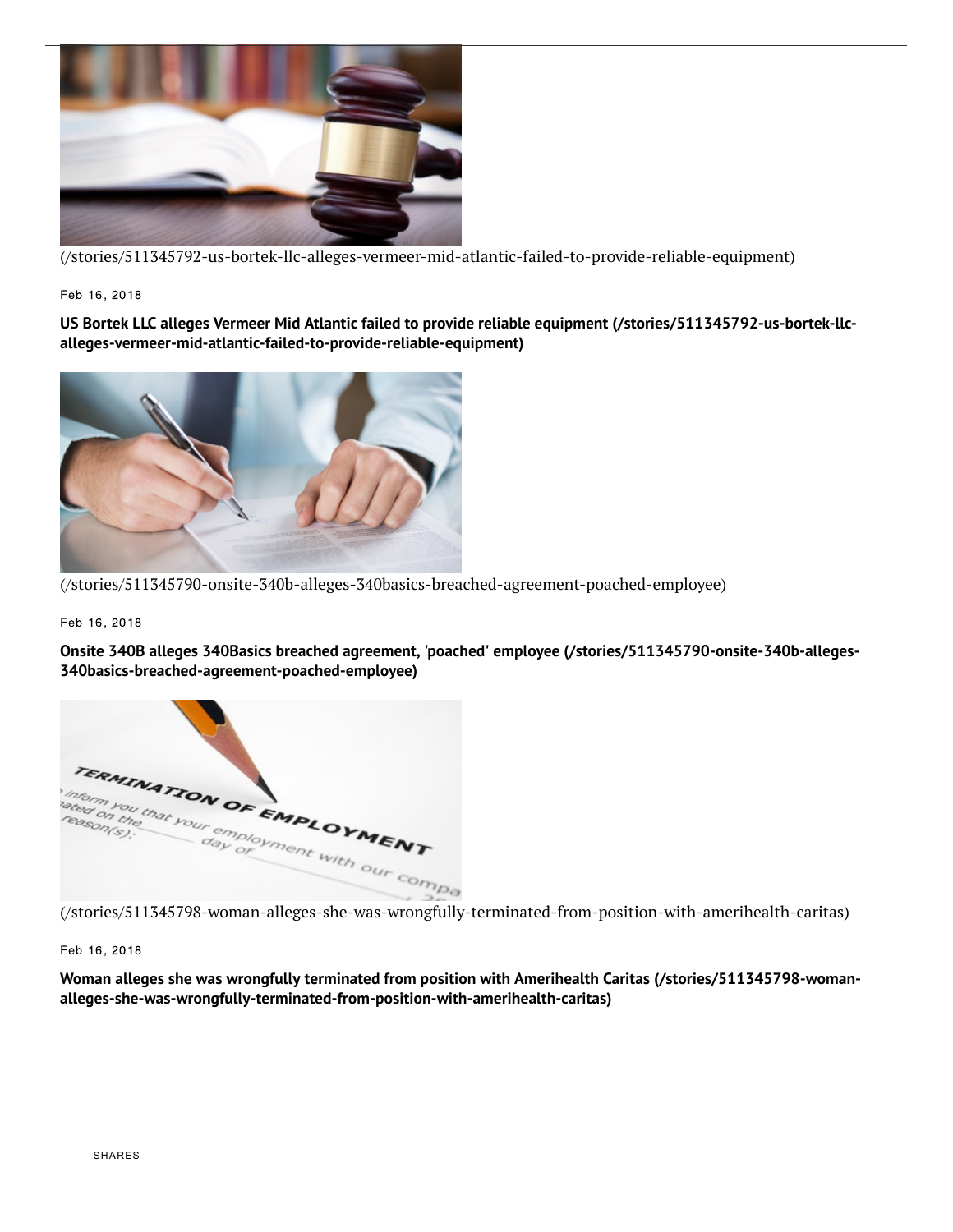

[\(/stories/511344672-homeowner-sues-his-insurance-broker-for-inactive-policy-coverage-in-aftermath-of-house](https://pennrecord.com/stories/511344672-homeowner-sues-his-insurance-broker-for-inactive-policy-coverage-in-aftermath-of-house-fire)fire)

#### Feb 15, 2018

Homeowner sues his insurance broker for inactive policy coverage in aftermath of house fire (/stories/511344672[homeowner-sues-his-insurance-broker-for-inactive-policy-coverage-in-aftermath-of-house-åre\)](https://pennrecord.com/stories/511344672-homeowner-sues-his-insurance-broker-for-inactive-policy-coverage-in-aftermath-of-house-fire)

### **Trending**

RD Legal Funding asks for oral arguments as it fights lawsuit from CFPB, N.Y. AG (/stories/511333009-rd-legal-fundingasks-for-oral-arguments-as-it-fights-lawsuit-from-cfpb-n-y-ag)



[\(/stories/511333009-rd-legal-funding-asks-for-oral-arguments-as-it-åghts-lawsuit-from-cfpb-n-y-ag\)](https://pennrecord.com/stories/511333009-rd-legal-funding-asks-for-oral-arguments-as-it-fights-lawsuit-from-cfpb-n-y-ag)

Ingram Barge Co. LLC seeks damages over Ohio River barge breakaway [\(/stories/511334143-ingram-barge-co-llc-seeks](https://pennrecord.com/stories/511334143-ingram-barge-co-llc-seeks-damages-over-ohio-river-barge-breakaway)damages-over-ohio-river-barge-breakaway)

Susquehanna Auto Inc. alleges Columbia individual is using infringing mark for business (/stories/511332497 [susquehanna-auto-inc-alleges-columbia-individual-is-using-infringing-mark-for-business\)](https://pennrecord.com/stories/511332497-susquehanna-auto-inc-alleges-columbia-individual-is-using-infringing-mark-for-business) SHARES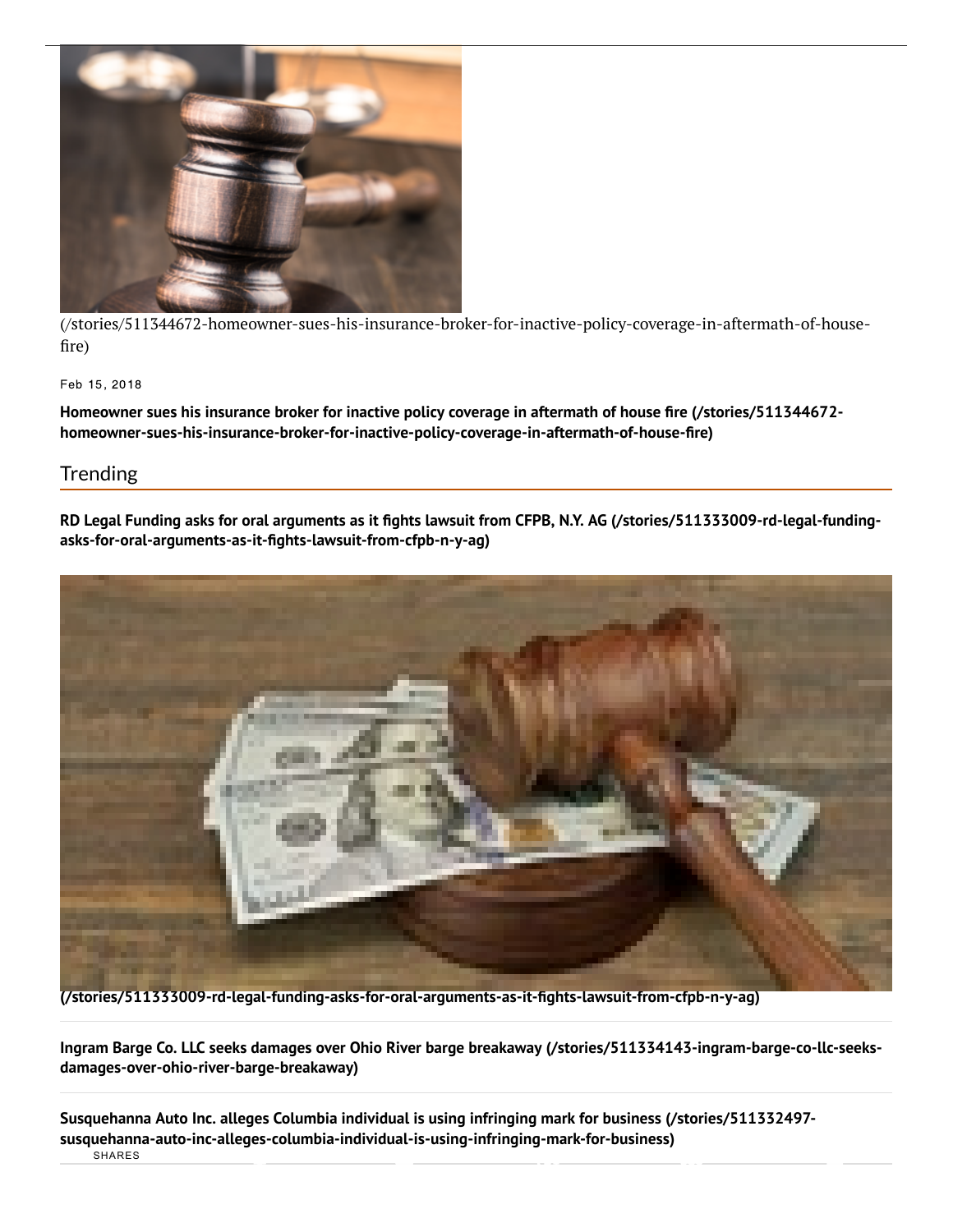In Pennsylvania, you can drive an Uber while still collecting unemployment (/stories/511332471-in-pennsylvania-you[can-drive-an-uber-while-still-collecting-unemployment\)](https://pennrecord.com/stories/511332471-in-pennsylvania-you-can-drive-an-uber-while-still-collecting-unemployment)

BioTelemetry employee alleges he is owed unpaid overtime wages [\(/stories/511332499-biotelemetry-employee-alleges](https://pennrecord.com/stories/511332499-biotelemetry-employee-alleges-he-is-owed-unpaid-overtime-wages)he-is-owed-unpaid-overtime-wages)



# Want to get notified whenever we write about U.S. District Court For The Eastern District Of Pennsylvania ?

Next time we write about U.S. District Court for the Eastern District of Pennsylvania, we'll email you a link to the story. You may edit your settings or unsubscribe at any time.



## Partner Sites

Cook County Record SHARES[\(https://cookcountyrecord.com\)](https://cookcountyrecord.com/) Louisiana Record [\(https://louisianarecord.com\)](https://louisianarecord.com/) Southeast Texas Record [\(https://setexasrecord.com\)](https://setexasrecord.com/)